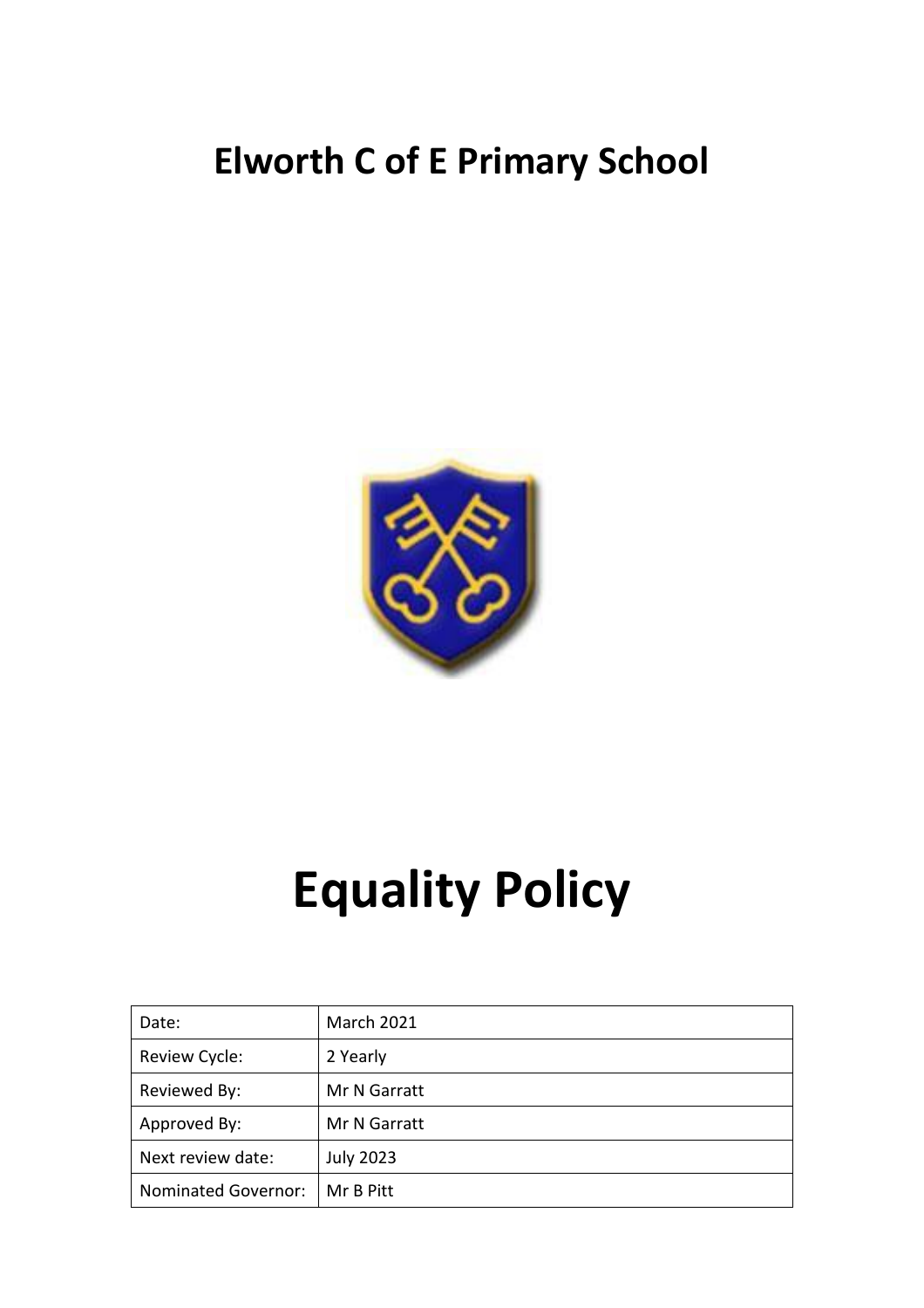# **Contents**

| 1. Aims                                       | $\sqrt{2}$     |
|-----------------------------------------------|----------------|
| 2. Legislation and guidance                   | 3              |
| 3. Roles and responsibilities                 | 3              |
| 4. Eliminating discrimination                 | $\overline{4}$ |
| 5. Advancing equality of opportunity          | 4              |
| 6. Fostering good relations                   | 4              |
| 7. Equality considerations in decision-making | 5              |
| 8. Equality objectives                        | 5              |
| 9. Monitoring arrangements                    | 6              |
| 10. Links with other policies                 |                |

#### **Error! Bookmark not defined.**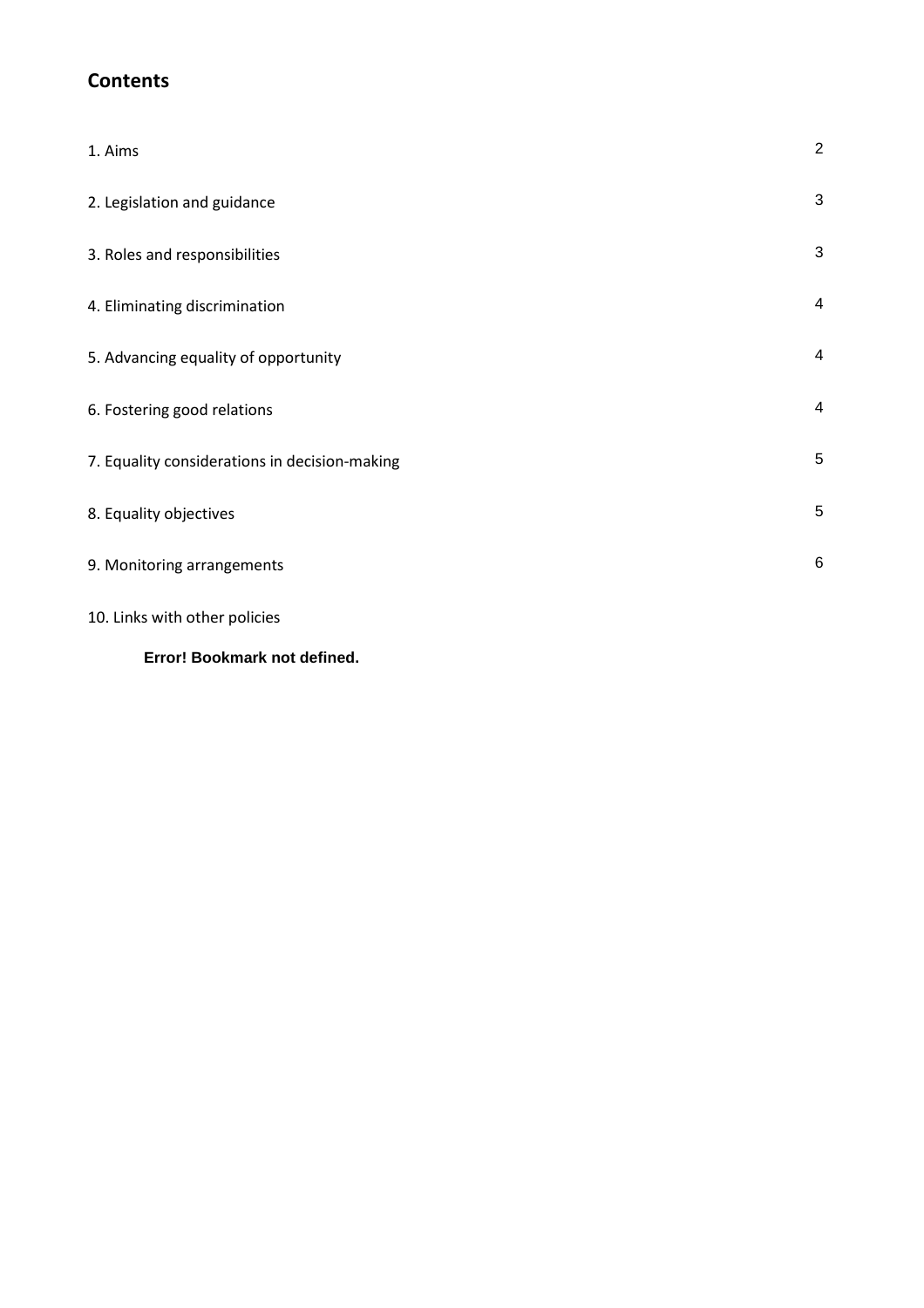## **1. Aims**

Our school aims to meet its obligations under the public sector equality duty by having due regard to the need to:

Eliminate discrimination and other conduct that is prohibited by the Equality Act 2010

● Advance equality of opportunity between people who share a protected characteristic and people who do not share it

Foster good relations across all characteristics – between people who share a protected characteristic and people who do not share it

### **2. Legislation and guidance**

This document meets the requirements under the following legislation:

● [The Equality Act 2010,](http://www.legislation.gov.uk/ukpga/2010/15/contents) which introduced the public sector equality duty and protects people from discrimination

[The Equality Act 2010 \(Specific Duties\) Regulations 2011,](http://www.legislation.gov.uk/uksi/2011/2260/contents/made) which require schools to publish information to demonstrate how they are complying with the public sector equality duty and to publish equality objectives

This document is also based on Department for Education (DfE) guidance: [The Equality Act 2010](https://www.gov.uk/government/uploads/system/uploads/attachment_data/file/315587/Equality_Act_Advice_Final.pdf) and [schools.](https://www.gov.uk/government/uploads/system/uploads/attachment_data/file/315587/Equality_Act_Advice_Final.pdf) 

This document also complies with our funding agreement and articles of association.

#### **3. Roles and responsibilities**

The governing board will:

● Ensure that the equality information and objectives as set out in this statement are published and communicated throughout the school, including to staff, pupils and parents, and that they are reviewed and updated at least once every four years

Delegate responsibility for monitoring the achievement of the objectives on a daily basis to the headteacher

The equality link governor is Steven Parker Aiken. They will ensure the schools compliance to the requirements

● Meet with the designated member of staff for equality every term and other relevant staff members, to discuss any issues and how these are being addressed

- Ensure they're familiar with all relevant legislation and the contents of this document
- Attend appropriate equality and diversity training
- Report back to the full governing board regarding any issues

The headteacher will:

- Promote knowledge and understanding of the equality objectives amongst staff and pupils
- Monitor success in achieving the objectives and report back to governors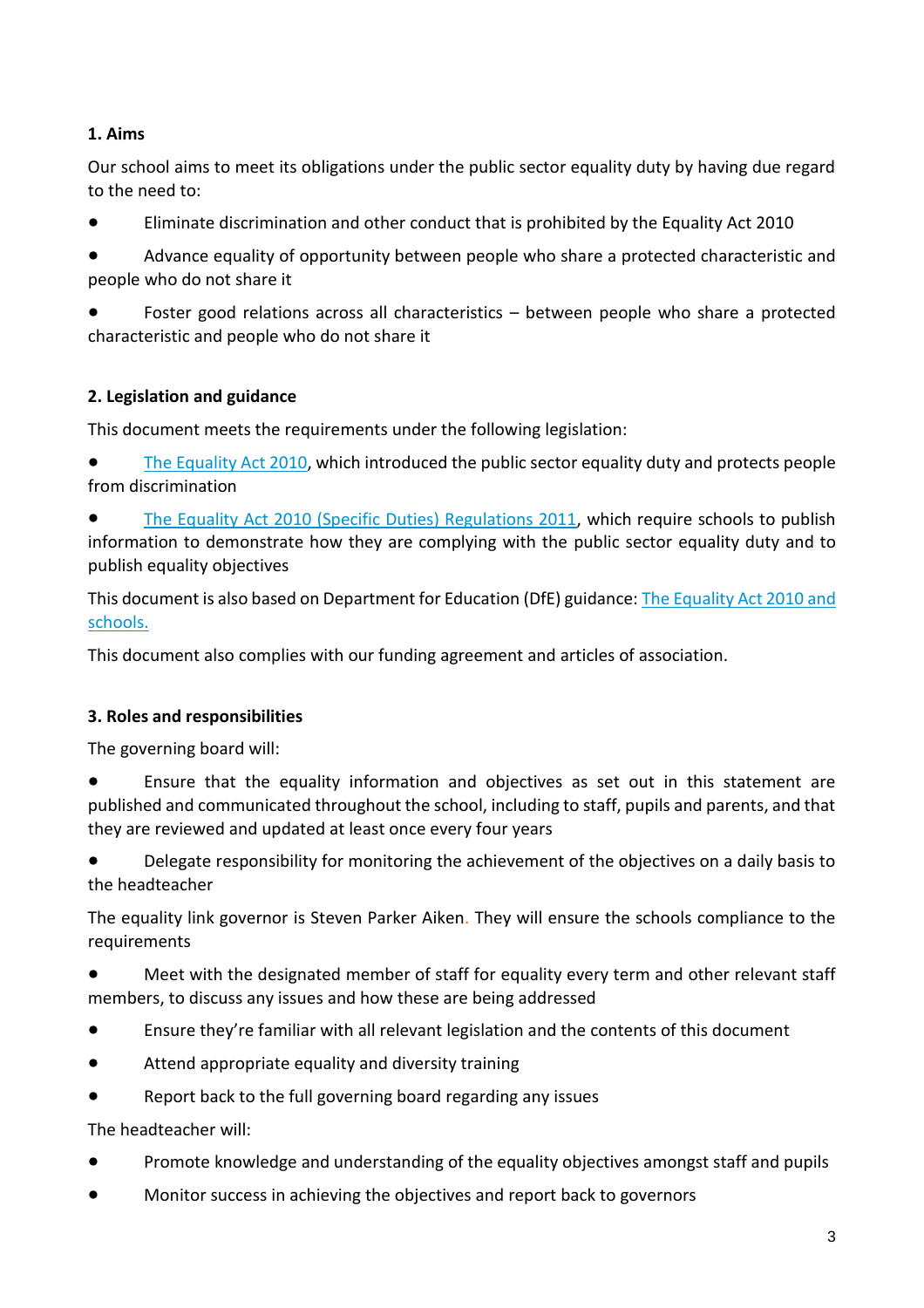The designated member of staff for equality will:

- Support the headteacher in promoting knowledge and understanding of the equality objectives amongst staff and pupils
- Meet with the equality link governor every term to raise and discuss any issues

● Support the headteacher in identifying any staff training needs, and deliver training as necessary

All school staff are expected to have regard to this document and to work to achieve the objectives as set out in section 8.

#### **4. Eliminating discrimination**

The school is aware of its obligations under the Equality Act 2010 and complies with nondiscrimination provisions.

Where relevant, our policies include reference to the importance of avoiding discrimination and other prohibited conduct.

Staff and governors are regularly reminded of their responsibilities under the Equality Act, for example during meetings. Where this has been discussed during a meeting it is recorded in the meeting minutes.

New staff receive training on the Equality Act as part of their induction, and all staff receive refresher training every new academic year.

The school has a designated member of staff for monitoring equality issues, and an equality link governor. They regularly liaise regarding any issues and make senior leaders and governors aware of these as appropriate.

#### **5. Advancing equality of opportunity**

As set out in the DfE guidance on the Equality Act, the school aims to advance equality of opportunity by:

Removing or minimising disadvantages suffered by people which are connected to a particular characteristic they have (e.g. pupils with disabilities, or gay pupils who are being subjected to homophobic bullying)

Taking steps to meet the particular needs of people who have a particular characteristic (e.g. enabling Muslim pupils to pray at prescribed times)

● Encouraging people who have a particular characteristic to participate fully in any activities (e.g. encouraging all pupils to be involved in the full range of school societies)

In fulfilling this aspect of the duty, the school will:

● Publish attainment data each academic year showing how pupils with different characteristics are performing

Analyse the above data to determine strengths and areas for improvement, implement actions in response and publish this information

● Make evidence available identifying improvements for specific groups (e.g. declines in incidents of homophobic or transphobic bullying)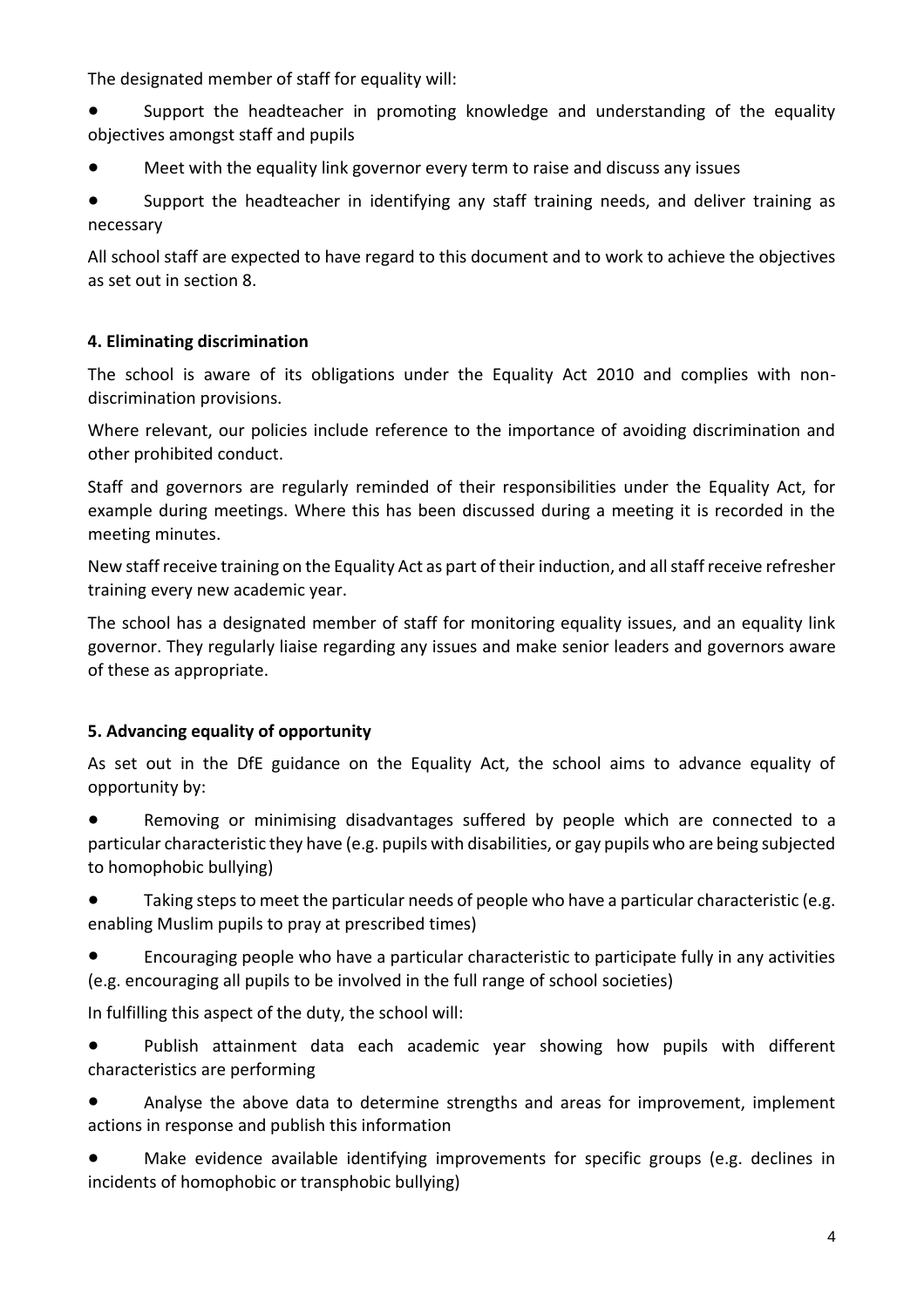Publish further data about any issues associated with particular protected characteristics, identifying any issues which could affect our own pupils

#### **6. Fostering good relations**

The school aims to foster good relations between those who share a protected characteristic and those who do not share it by:

● Promoting tolerance, friendship and understanding of a range of religions and cultures through different aspects of our curriculum. This includes teaching in RE, citizenship and personal, social, health and economic (PSHE) education, but also activities in other curriculum areas. For example, as part of teaching and learning in English/reading, pupils will be introduced to literature from a range of cultures

● Holding assemblies dealing with relevant issues. Pupils will be encouraged to take a lead in such assemblies and we will also invite external speakers to contribute

● Working with our local community. This includes inviting leaders of local faith groups to speak at assemblies, and organising school trips and activities based around the local community

● Encouraging and implementing initiatives to deal with tensions between different groups of pupils within the school. For example, our school council has representatives from different year groups and is formed of pupils from a range of backgrounds. All pupils are encouraged to participate in the school's activities, such as sports clubs. We also work with parents to promote knowledge and understanding of different cultures

We have developed links with people and groups who have specialist knowledge about particular characteristics, which helps inform and develop our approach

#### **7. Equality considerations in decision-making**

The school ensures it has due regard to equality considerations whenever significant decisions are made.

The school always considers the impact of significant decisions on particular groups. For example, when a school trip or activity is being planned, the school considers whether the trip:

- Cuts across any religious holidays
- Is accessible to pupils with disabilities
- Has equivalent facilities for boys and girls

The school keeps a written record (known as an Equality Impact Assessment) to show we have actively considered our equality duties and asked ourselves relevant questions. This is recorded at the same time as the risk assessment when planning school trips and activities. The record is completed by the member of staff organising the activity and is stored electronically with the completed risk assessment.

# **8. Equality objectives**

*Objective 1: Have in place a reasonable adjustment agreement for all staff with disabilities by July, to meet their needs better and ensure that any disadvantages they experience are addressed.*

Why we have chosen this objective: